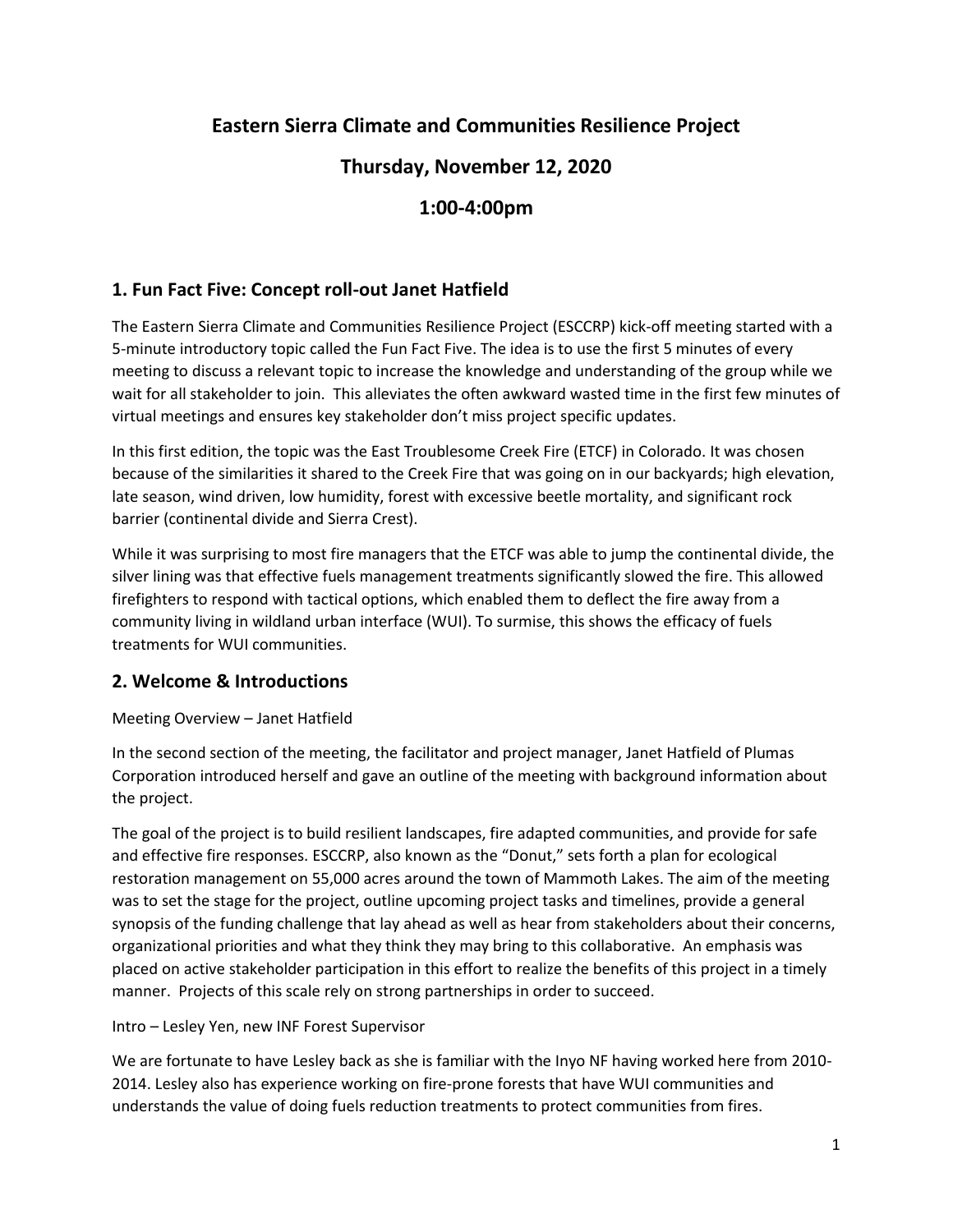Furthermore, she talked about the importance of implementing this project and believes it is a wellthought-out project with a strong group of people making it happen and looks forward to supporting the process.

## **3. Panel Discussion: Setting the Stage for Ecological Forest Restoration**

The Panel Discussion section featured five presentations by local and regional experts, which included forest planners, land managers, scientists, and operational officials. Each presentation discussed various topics pertaining to the significance of the project. Summaries were provided for presenters who did not use slide presentations for their segment of the discussion. Otherwise, presentations are available for review at<https://www.eswildfirealliance.org/meeting-agendas-summaries-action-it>

#### **a. Project Genesis & Goals- Nathan Sill**

### **b. 21st Century Fire Management -Taro Pusina/Jeff Hinson**

Taro and Jeff's jobs as INF Fire Mangers are to protect WUI communities, natural, cultural, and recreational values at risk from catastrophic wildfires. Taro believes there needs to be an aggressive four-pronged approach to protect our WUIs; 1) aggressive mechanical fuel reduction, 2) follow the mechanical treatments with low to moderate intensity prescribed fire, 3) follow the mechanical and prescribed fire treatments with unplanned lightning strike management efforts, 4) continually educate stakeholders about fire.

As an Operations Section Chief on a California based Incident Management Team, Jeff explained that fuel breaks, prescribed burning, and managed fires are a huge benefit to firefighting efforts.

He further explained that whenever he goes to a fire, the first thing that he does is requests fire history and fuels project maps that have been completed in the fire area. He then bases future operational decisions on that history and looks to create an anchor point from which to begin suppression actions. Fuels treatments do not stop a fire, but they do reduce the intensity, which allows firefighters to stay engaged with the fire rather than having to back off.

**c. Forests in Flux: Are Sierra Nevada Forests Primed for Catastrophic Change? - Marc Meyer** 

#### **d. Ecosystem Services at Risk: The Environmental Cost of High Severity Fire – Malcolm North**

#### **e. INF Land Management Plan Alignment- Erin Noesser**

Erin explained that the ESCCRP perfectly aligns with the Land Management Plan for the Inyo National Forest. What the Land Management Plan does is use the best-available science to identify desired conditions and goals which lead land managers towards the management activities that should be considered. The Plan also provides suitability standards to help constrain projects and activities to ensure projects are moving towards desired conditions and mitigate undesirable effects. There are 400 desired conditions and goals within the Plan, 80 overlap with the ESCCR project.

# **4. Q & A- From chat box**

The following questions were posed during the Q & A section: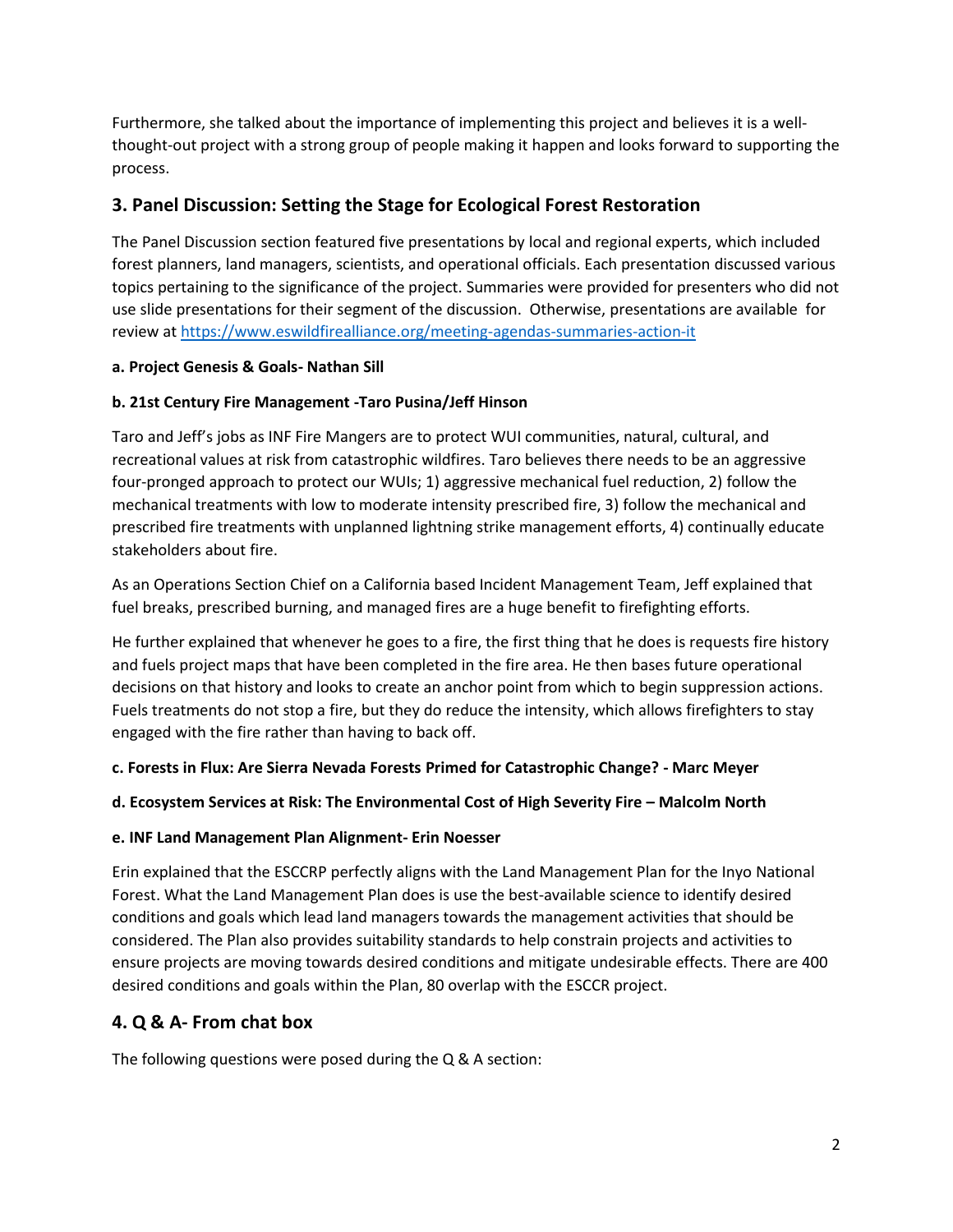### **Q- Erin can you speak to the wildfire management zones? This is a shift from other forest plans that will direct projects.**

There are four strategic wildfire management zones; community wildfire protection zone, general wildfire protection zone, wildfire maintenance zone, and wildfire restoration zone. They are mapped out for the entire forest and each zone has specific desired conditions, goals, standards, and guidelines for how to treat fire. After the forest is restored through various treatment activities, the goal is to allow fires to naturally work within the forest landscape increasingly over time

### **Q- To what extent will it be possible to use hand treatments in roadless areas using local volunteers and trail crews rather than heavy mechanical treatments?**

Janet - Treatment in the Inventoried Roadless Areas (IRA) is going to be a big conversation in the planning process. Over 10,000 project acres are in the IRA. There is movement towards hand crews or wilderness fuels modules to perform the treatments in these sensitive areas and it is an interesting tool that should be explored. How that is done is may be by building local capacity to implement work.

Nathan - Open to hand treatment in areas that are of concern but are leaning heavily on mechanical treatments because of the volume of work that needs to get done. There is a ton of material that needs to be removed from the site. This poses a significant challenge to hand treatments to meet the goals and objectives of the project.

### **Q- To what extent will you be considering, planning for and integrating recreation infrastructure (trails, trailheads, dispersed camping, backcountry ski zones) restoration/enhancement in project planning?**

Nathan - This project is designed for forest restoration management and not intended to expand recreation infrastructure in the NEPA analysis. However, there will be consideration for future recreation opportunities through this project.

### **Q-There have been many questions from initial outreach efforts with regard to the need to treat in wilderness? Curios to hear how the panelists would answer that?**

A- Opted to not propose any treatments in wilderness areas for this project. Mechanical treatments at lower elevations allow fires in the wilderness areas to burn by providing barriers to protect communities and other high value assets.

Minimum requirement analysis would be required to conduct treatment in the wilderness. Other mechanisms to treat these areas is by managing lightning fires if the fire is beneficial to the landscapes and no culture or natural assets are in the area. The INF does allow for multiple objective fire management depending on the goals and how the fire is responding.

There are science publications on this question about managing these wildfires for multiple resource objectives. It was found there are strong benefits for these fires when they were successfully managed in both Park Service and Wilderness. Unplanned ignition when managed for multiple resource objectives burned very similarly to the natural range of variability in terms of their fire effects and improve biodiversity and resilience of those stands.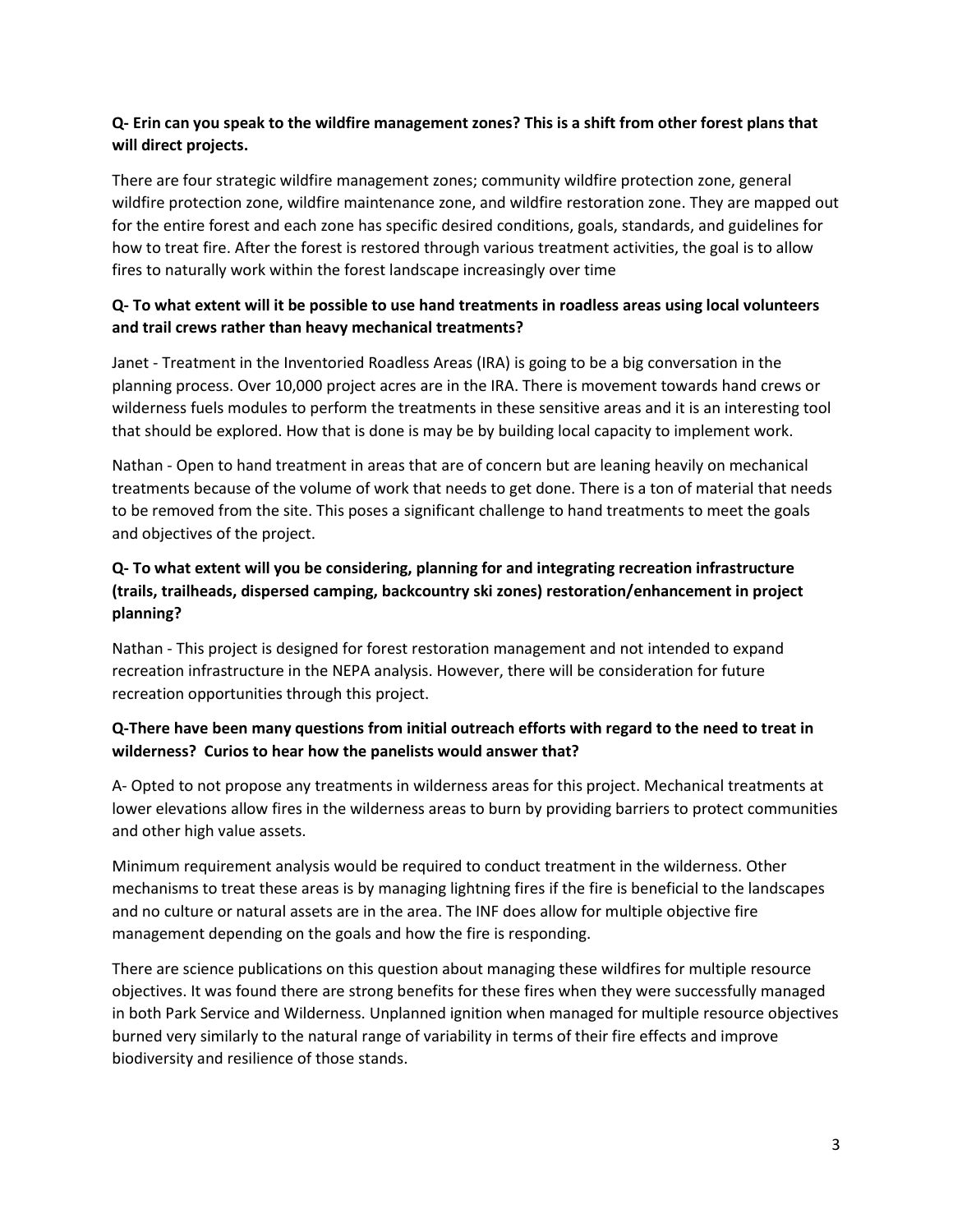# **5. Regional Fire and Forest Capacity Program-East Subregion: Program Update- Holly Alpert**

Holly, an independent contractor for the Eastern California Water Association (ECWA) gave an update about the Regional Fire and Forest Capacity Program that she is managing. It is a block grant given to the Sierra Nevada Conservancy. Funds were then shuttled to local non-profit that represent different subregions of the Sierra Nevada. Holly is running the east-subregion grant through the ECWA, which encompasses Alpine, Mono, and a good portion of Inyo County.

There are three main components to this program; 1) increase capacity building to do forest (ecosystem) health and fire mitigation projects, 2) collaboration, which is being developed by building a stakeholder group to discuss these issues at a regional level and think about where the priorities are and where we want our resources to go, and 3) project development. Project needs are being identified alongside developing these projects to eventually get funded. If you would like to learn more about this program, please visit<https://www.eswildfirealliance.org/> the official website of the program.

# **6. Wildfire Mitigation & Adaptation Strategy Plan Alignment & SNC Scope of Work-Janet Hatfield**

Janet laid out the work that is to take place for the ESCCRP and began with a reminder of how many plans have set us up for this level of work, citing that 73% of the presidentially declared state emergencies in the state of California have been caused by wildfires since 1954. The collective aim of many of these plans is to protect human life and property, establish the workforce to make that possible, highlight the increasing risk from fire within the Western US and California and to clearly emphasize the root cause of this trajectory is largely due to removal of fire from fire dependent ecosystems and the need for change. The plans further recognize the need to restore fire back into the landscape in order to and maintain ecologically resilient landscapes, creating fire-adapted communities, and provide for a safe and effective wildfire response when fires do occur.

In Summer of 2020, a Memorandum [Of Understanding](https://www.fs.usda.gov/sites/default/files/CA-Shared-Stewardship-MOU-8-12-20.pdf) (MOU) between CA and Region 5 was signed to help return fire regimes to landscapes. This agreement has 6 actions and 9 goals delineated. The ESCCRP project literally checks every box from that MOU.

ESCCRP-Stakeholder tasks- Sierra Nevada Conservancy Deliverables 2021.

- 1. Refine Project Boundary
- 2. Refine Project Goals & Objectives
- 3. Perform Needs Assessment
- 4. Develop Proposed Actions
- 5. Develop RFP for Environmental Services, which will be necessary to initiate the next phase of the planning process (NEPA)

At the end of next year, proposed actions for 55,000 acres of INF Lands will be determined, which entails exactly what the treatment prescriptions will look like on every piece of ground in the project area. Also, Request for Proposal for Environmental Services will be drafted to do survey work to inform the NEPA document. After what was an active and intense fire season, the INF budget is too far stretched to conduct these surveys using INF Staff.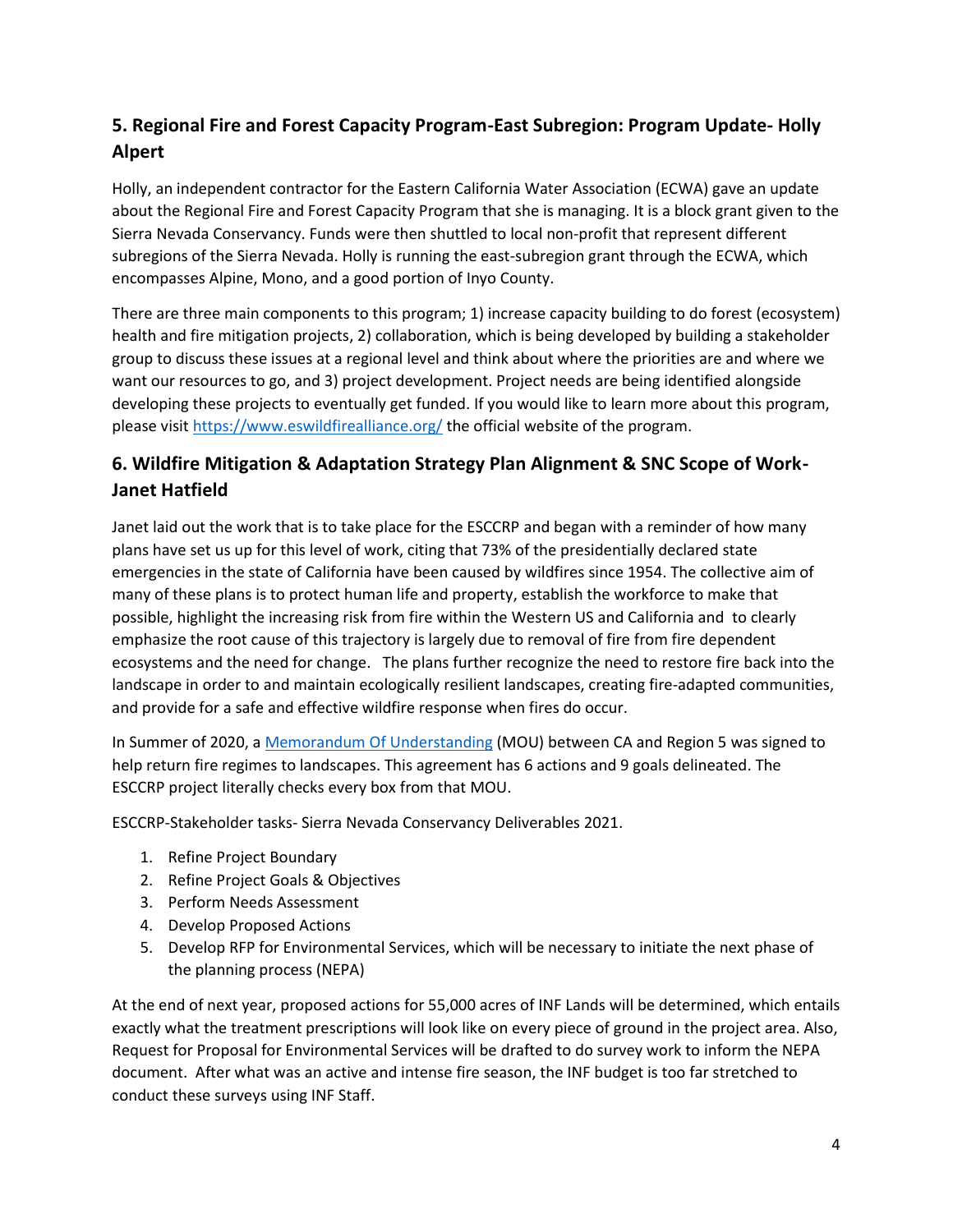The Needs Assessment will be the most complex for the collaborative. Identifying all the focal areas and qualifications of each of these teams will have to be further defined. One area that is very important is the need for public education across the range. A comprehensive understanding of why this project is being implemented is essential to the success of the project.



All these focus areas will need the attention of dedicated stakeholders to help bring this project to fruition. The Operations team oversees the development and management the proposed actions and the Research and Monitoring team ensures the goals set out are met and that ecosystem services are quantified.

The transparent boxes have funding and the biomass box has pending funding proposal. The hope for the economic development team is to foster local businesses to expand their capability to help implement the work. The final box is there to add focal areas that stakeholders believe needs to be further assessed. Work plans will need to be delineated for each of these focal area groups with the tasks identified, assigned budget figures, and a schedule for implementation of those tasks. All these focal areas combined will help to inform comprehensive project needs.

A timeline for the 2021 calendar was outlined with proposed timelines and targets for deliverables. Janet emphasized that the current funding award from the SNC expires in Spring of 2022 and a priority over the coming year will be to secure additional planning funds as well as implementation funds for high priority NEPA ready acres within the project boundary (Reds Meadow). The current funding outlook is not very encouraging at present but we will remain diligent in seeking new and creative funding mechanisms for this project.

A brief slide outlining the fundraising work that lay ahead was presented and framed using a mountain climbing perspective of Mt. Whitney to help stakeholder conceptualize the work that lay ahead, and where we are in that process. The bottom line being that we are at the very beginning of a long journey that will require a significant effort in order to succeed.

# **7. Project Boundary Overview- Intro to Online GIS Boundary Tool- Janet Hatfield**

Janet provides a brief overview of an online mapping tool developed to facilitate the project boundary refinement discussion (Task 1). There are a lot of different layers to investigate to get more familiar with the project boundary. The map is interactive, and you can learn more about each data layer by clicking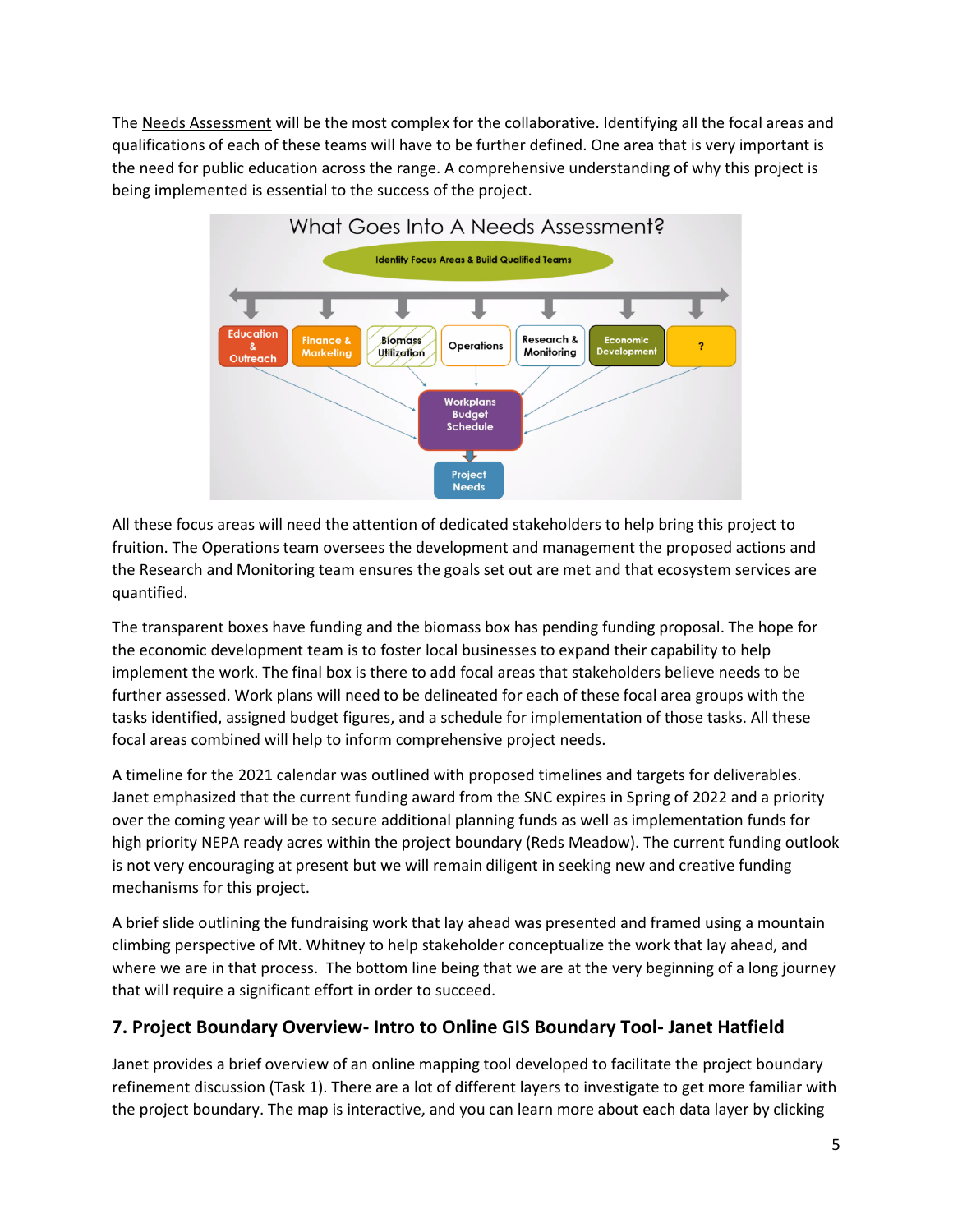on the map. Further summaries of each dataset can be viewed on the Eastern Sierra Wildfire Alliance website project page. (link below)

This is a tool, not an end all be all. Just another tool in the toolbox to facilitate stakeholder familiarity with the proposed project boundary as we enter revision discussions.

If you have any technical issues, or need assistance, please contact Janet.

**Call to Action**: Due Date: Dec. 31, 2020. Using the Project Boundary Assessment Tool explore the proposed project area and consider any additions or omissions you think help strengthen the project. Use project boundary suggested revision form provided with meeting follow up.

Online mapping tool and boundary revision requests form are available at: <https://www.eswildfirealliance.org/meeting-agendas-summaries-action-it>

### **8. Breakout rooms discussion-**

a. Stakeholder Introductions

During the breakout room section, the main meeting group was split into five different rooms to allow stakeholders to introduce themselves and give feedback, comments, or ask questions. There were 20 different organizations present and the following three questions were posed:

i. What are your organizations main interests in the project?

ii. What are your primary concerns about the project?

iii. What do you think your organization brings to this collaborative?

Out of these breakout discussions, a lot of information was shared. Here is a condensed version of the conversations that took place:

There was general enthusiasm around the development of the project and a sense of relief for the town of Mammoth Lakes. Biomass was a topic of excitement but with concern about how it would be removed and processed. Another topic that was widely discussed is the potential impacts (pros and cons) this project could have on the recreation economy. Stakeholder also voiced their concerns about how sensitive natural resources would be evaluated and protected. There was great interest about utilizing the project process as a mean to conduct research to better understand the landscape and improve future management planning.

Finally, various stakeholders volunteered their services and expertise to help conduct research, support outreach campaigns, assist with administrative tasks, and aid with the development of the project as it evolves.

### **9. Meeting Closure and Next Steps- Janet Hatfield**

a. Identify 2021 Meeting Schedule Preferences

Zoom Poll launched for meeting preferences: It was identified that longer monthly Thursday afternoon meetings would be best for the majority of stakeholders.